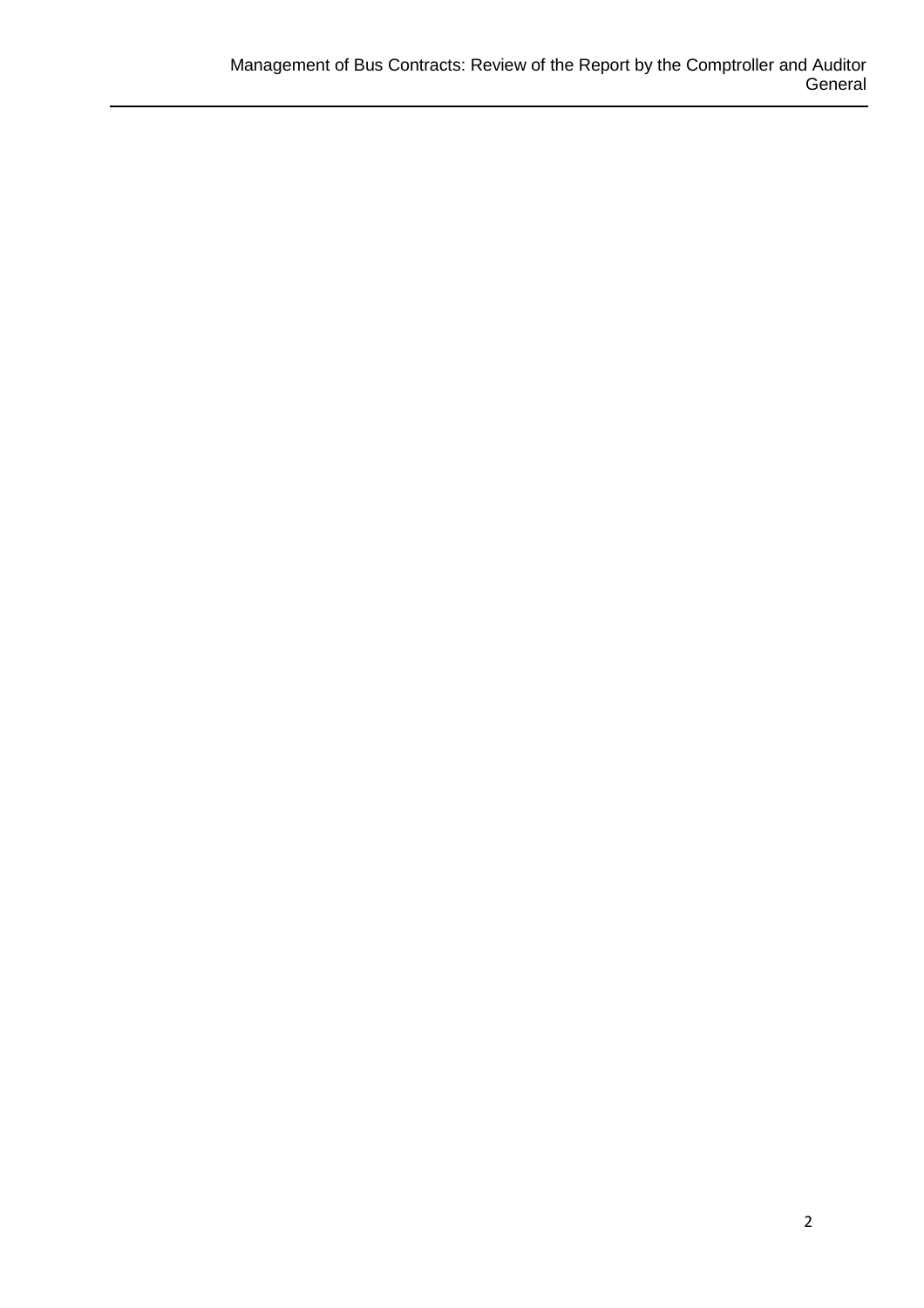#### Contents

| 2. THE REPORT BY THE COMPTROLLER AND AUDITOR GENERAL 4 |  |
|--------------------------------------------------------|--|
|                                                        |  |
|                                                        |  |
|                                                        |  |
|                                                        |  |
|                                                        |  |
|                                                        |  |
|                                                        |  |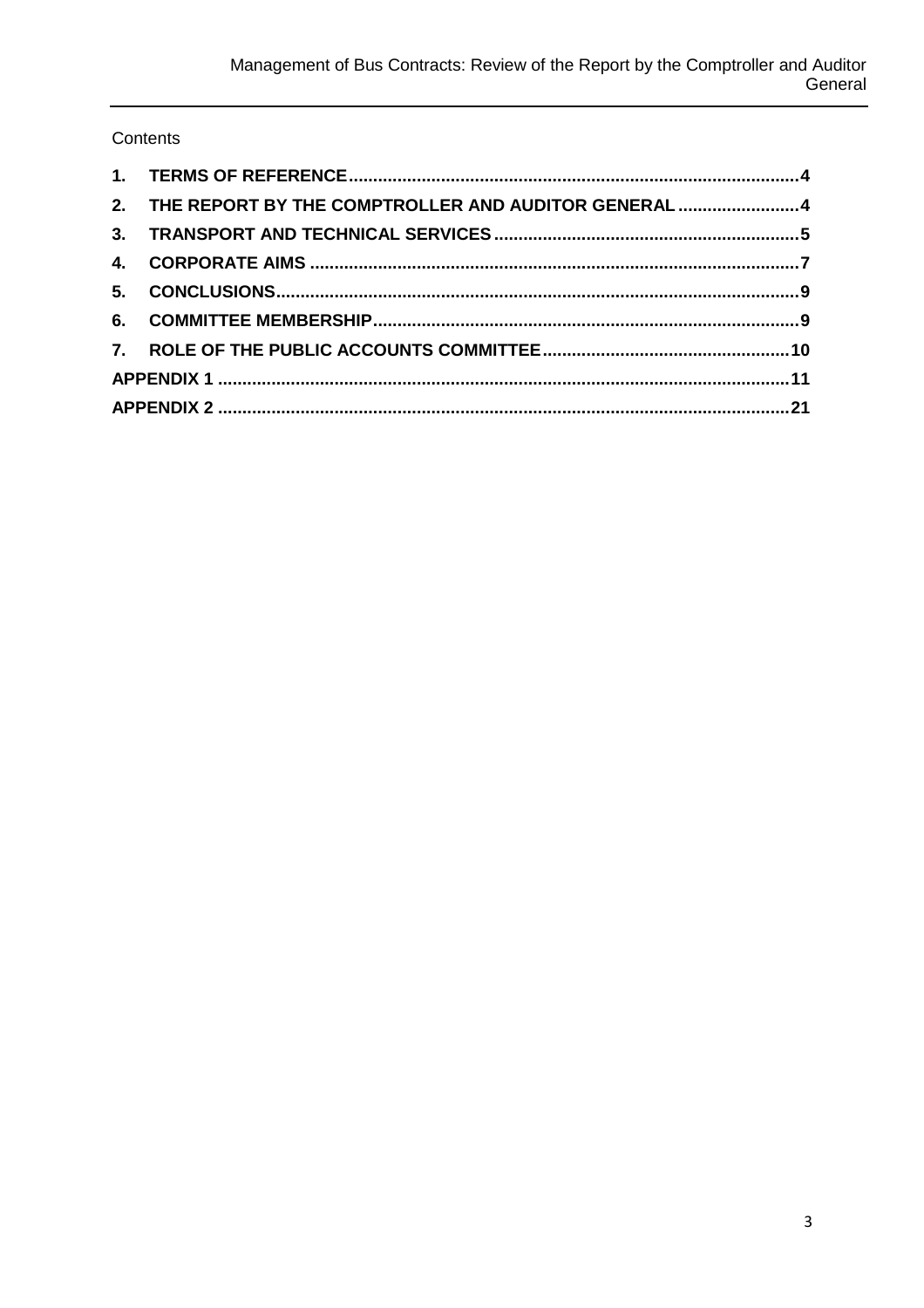#### **1. Terms of Reference**

- 1.1. The terms of reference for this review were;
	- 1. To establish what action has been taken to ensure value for money in relation to the recommendations of the Comptroller and Auditor General in his report "Management of the Bus Contracts".
	- 2. To report findings from this review to the States.

#### **2. The Report by the Comptroller and Auditor General**

- 2.1. In July 2011, the Comptroller and Auditor General completed a report on the Management of Bus Contracts. A number of recommendations were made to allow informed decisions to take place regarding the design of the new contracts.
- 2.2. PAC recognises its responsibility in following up the Comptroller and Auditor General recommendations. However, we also recognise the sensitive timing of these comments due to the new contract being under development.
- 2.3. The report of Management of Bus Contracts has therefore been followed up by way of correspondence with the Transport and Technical Services and the Central Procurement Team.
- 2.4. It was fundamental that lessons were not only learnt from the last contract, but in order to move forward and ensure the success of the new Bus Contract and indeed any future contracts entered into by the States of Jersey, the lessons were acted upon. This has become all the more relevant in the light of the aims of the Comprehensive Spending Review, which is attempting to save £65 million from the Islands spending.
- 2.5. The Committee is impressed with the way in which Transport and Technical Services have taken on board the Comptroller and Auditor General's recommendations whole heartedly and notes that the Transport and Technical Services web site states: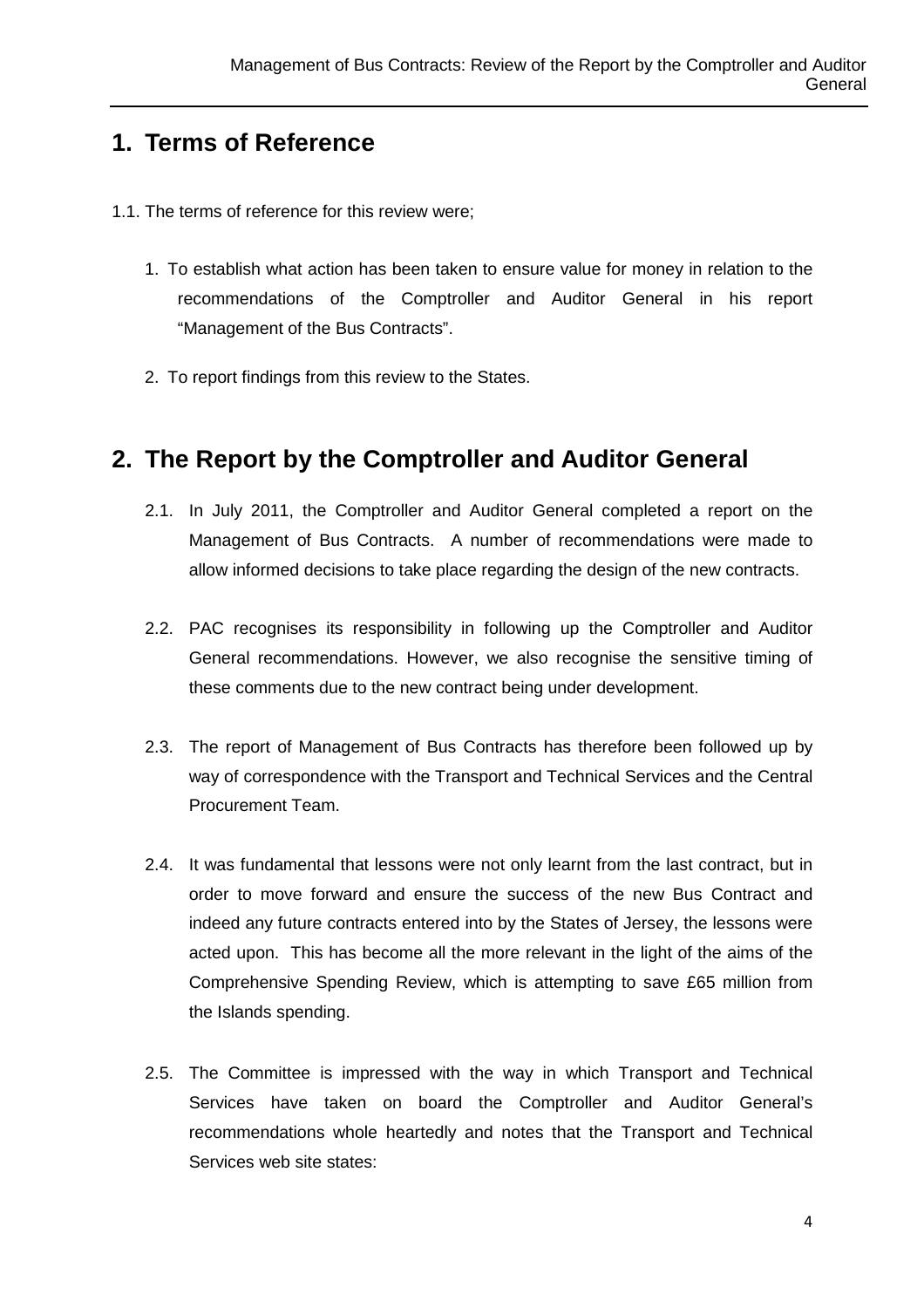"Transport and Technical Services (TTS) believes an audit into the current bus contract by the Comptroller and Auditor General (CAG) will be a useful reference document for the new bus contract which is currently starting its tendering process."

2.6. The Committee recognises that this can only positively assist with the tendering of the new contract.

#### **3. Transport and Technical Services**

- 3.1. TTS identified that the Sustainable Transport Policy (STP) has now been agreed by the States and they have made it quite clear that this policy forms the basis within the new contract. This will assist in the aligning of the terms of the contract with the more stable corporate aims of the States. It will also provide an established and agreed platform for any movement in those aims to be launched from. This should prevent any surprises in changes of corporate direction on the part of the contractor or the States and provide a robust position for measurements to be taken from.
- 3.2. A concern that does arise from this is whether the objectives of the STP will in fact be measured and therefore able to be relied upon for performance. The STP aims to meet objectives within the Strategic Plan 2009-2014 by striving to meet the vision:

"To provide travel choices for Jersey that reduce reliance on the car, provide access for all and protect our quality of life."

- 3.3. Measurement systems for this, relating to bus usage, include increases in both peak hour bus usage and school bus usage by 100% by 2015.
- 3.4. Will TTS find themselves searching for sufficient manpower to provide the measurements required for monitoring success in these areas?
- 3.5. The Department have accepted that performance management is crucial to the successful private-public partnership of the bus contract. It has also accepted the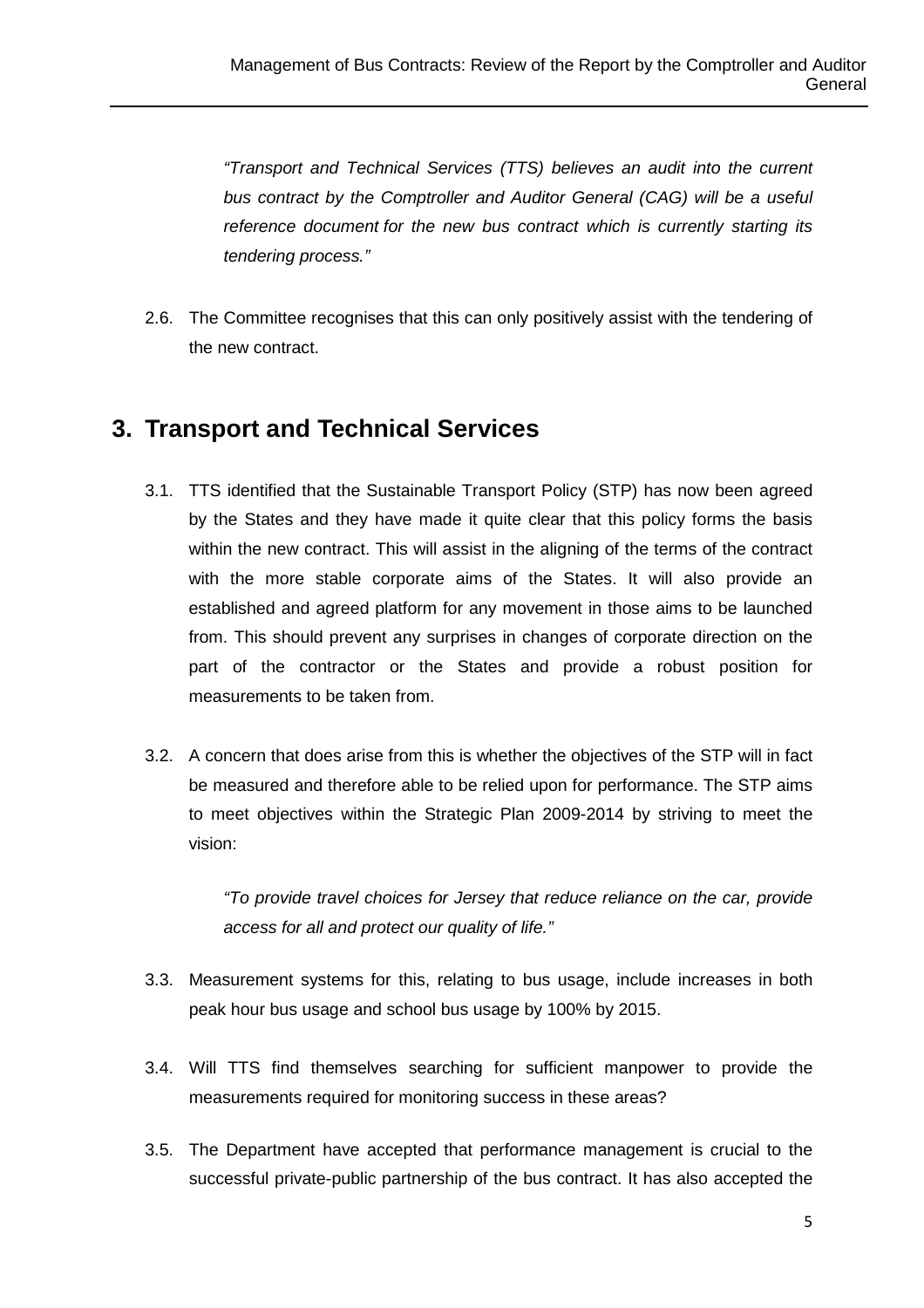recommendation of the Comptroller and Auditor General, that performance standards need to be measured on outputs rather than inputs. In fact, it has gone further, in the department's research into current best practice, it has chosen to use a system of performance management that relates to both performance input and performance output.

- 3.6. One of the failures of the previous contract was performance management. Realtime Passenger Information System (RTPI) was used but found to be unsuitable. Not only was the basis of the measuring systems questionable because it was unsuited to such a small operation as Jersey but the manpower to undertake the process was not available, the system was too labour intensive and the cost of enforcement outweighed the potential gains. The Committee accepts that all may have seemed appropriate when the last bus contract was signed and that technology and understanding of best practice have both moved on since the inception of that contract.
- 3.7. The Committee is advised that the RTPI is now significantly advanced and the problems of earlier systems have been resolved. It now has the capability, in a small jurisdiction like Jersey, to allow information sharing in the tracking and recording of service delivery as an independent system that both parties have access to and can rely on. This may be an opportunity for the Department to be completely transparent by making the RTPI figures public, perhaps on a quarterly basis.
- 3.8. Other data can be obtained to support this system by customer satisfaction surveys and 'mystery shopper' visits. In 2012, this represents a modern industry standard and will supply a functional and robust measuring system for performance management. If the systems meet the stated expectations, the concerns of the Committee over the measurements may be shown to be without substance.
- 3.9. The Committee also held concerns relating to implementation. Although there was a penalty scheme built into the last contract, because the management of performance and measuring systems failed, nothing was done by way of implementation of the penalties due to the States. Estimates of the value of the penalties vary from an estimate by TTS of £89,200 per annum to a calculation by Pricewaterhouse Coopers of £748,951. The Comptroller and Auditor General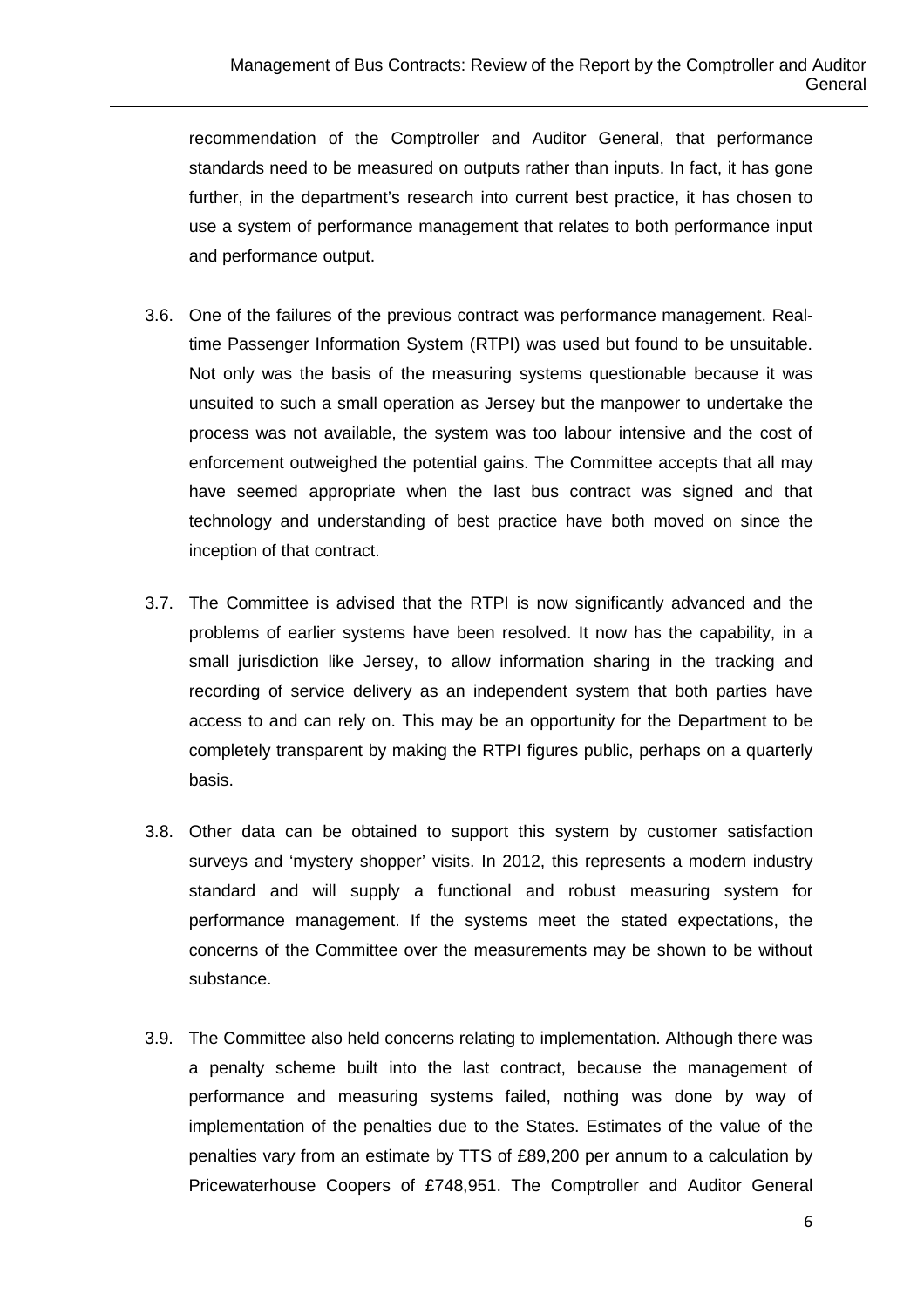makes it clear that neither of these figures can be considered robust measurements, however the States could have made some return and even the lower figure has been reasonably considered 'substantial' by some. TTS have given an assurance that an appropriate penalty system, which can be monitored, agreed by both parties and implemented, will form part of the new contract.

- 3.10. So the difficulty appears to be managing the contract once operational. A senior staff member should be allocated the responsibility for such contracts once active. Failures, such as occurred previously, cannot be allowed to re-occur.
- 3.11. The Comptroller and Auditor General also discussed revenue sharing within his report. It can only be by the above areas which failed in the previous arrangement, being clearly defined, understood and agreed by both parties, that the provision of a bus service for Jersey will meet the expectations of the contractor, States of Jersey and the customers it serves. It is reasonable to expect a private contractor to return a profit. The contract should allow for that and revenue sharing is an intrinsic area of the covenant between the parties. Incentives to improve performance relating to revenue sharing must be implemented, whether to deal with positive or negative provision of service.
- 3.12. We have attached, in Appendix 1, the response received from the department so that the Public and other States Members are able to identify how TTS are currently carrying out the recommendations.

#### **4. Corporate Aims**

4.1. The Comptroller and Auditor General also discussed areas of concern throughout the whole of the States in relation to contracts;

> "incentive and penalty schemes are a necessary part of any out-sourcing arrangement. It is not sufficient merely to specify such schemes in contracts, they must also be implemented.

> The States should not become involved in such major outsourcing contracts unless incentive and penalty schemes are implemented. This in turn will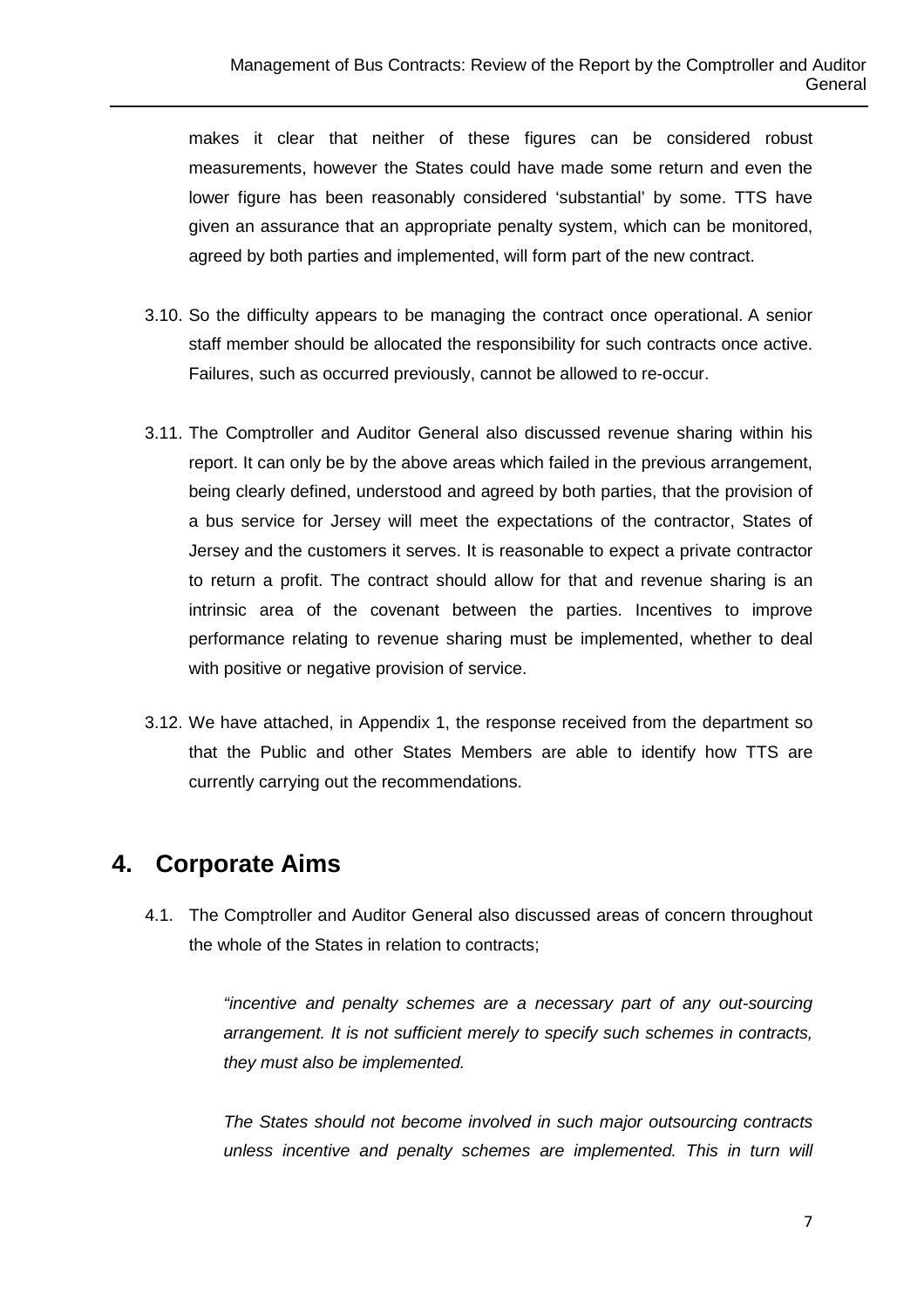require the States to ensure that Departments create teams with the skills necessary to manage relationships with outsourcing contractors."

- 4.2. Questions relating to these areas were put to the Central Procurement team for advice to the Committee. The response shows that Central Procurement are aware of the issues raised and have an action plan working towards best practice in some areas. See Appendix 2 for the response.
- 4.3. The Comptroller and Auditor General raised concerns over the skill sets required to deal with complex contracts throughout the States:

"…This in turn will require the States to ensure that Departments create teams with the skills necessary to manage relationships with outsourcing contractors."

- 4.4. It is clear to the Committee that work is being undertaken to meet the demands of professional contracting within the States of Jersey. Recent amendments to Financial Direction 5.1 ensures contract monitoring meets standards with further reviews being undertaken into appropriate monitoring controls, particularly where contracts have complicated income-sharing clauses.
- 4.5. The Committee notes that Central Procurement have taken two years to arrive at where they are today. Progress appears to be very slow and in view of the statements made at inception that this unit would save £6 million, there may be a case for the Committee to examine the actual value for money of the unit at some time in the future.

 $\overline{a}$ 

<sup>&</sup>lt;sup>1</sup> C&AG Report Management of the Bus Contracts, paragraph 101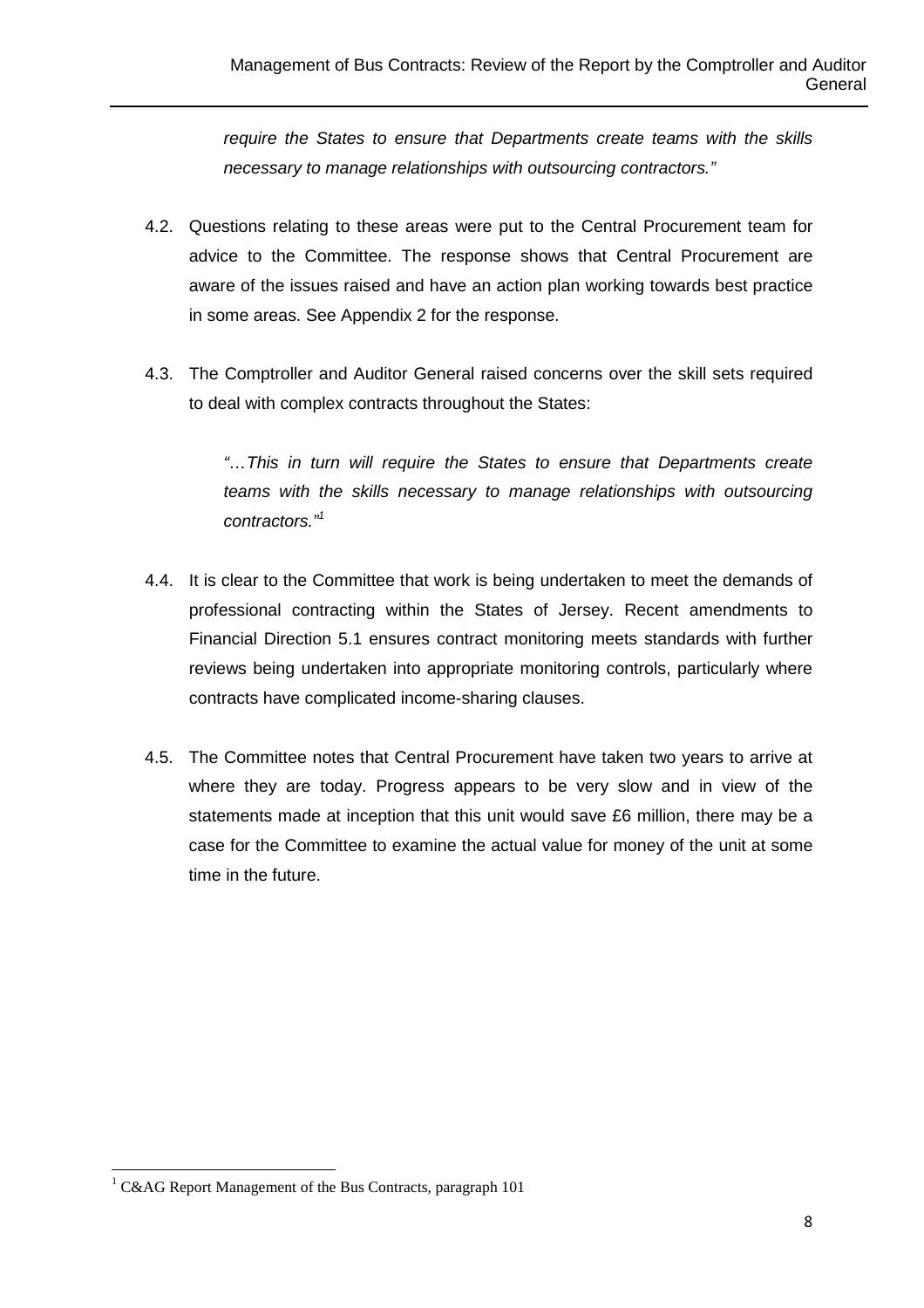#### **5. Conclusions**

- 5.1. The Committee will not involve itself in the work being done on the new contract. The PAC Chairman has liaised with the Chairman of the Environment Scrutiny Panel. Consideration of what needs to be done in that area is for that Panel.
- 5.2. The Committee has expressed some minor reservations but applauds the commitment shown by TTS to meet the recommendations of the Comptroller and Auditor General contained within his report "Management of the Bus Contracts".

#### **6. Committee Membership**

The membership of the Public Accounts Committee during the review comprised:

#### **States Members**

Deputy Tracey Vallois (Chairman)

Senator Sarah Ferguson

Deputy Shona Pitman

Deputy Richard Rondel

#### **Independent Members**

Mr A. Fearn

Mr S. Haigh

Mr C. Evans

Officer Support: Mick Robbins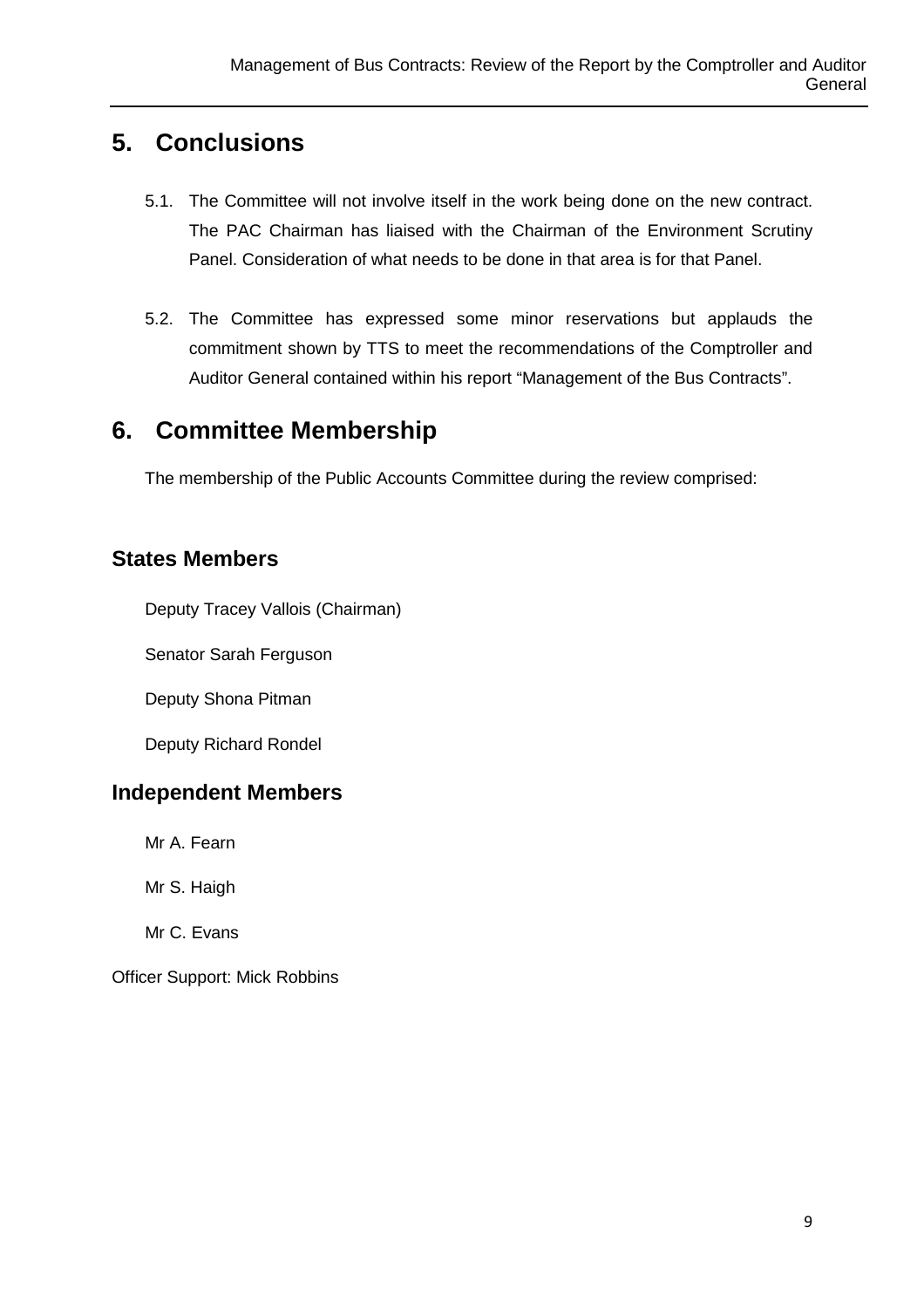#### **7. Role of the Public Accounts Committee**

The primary function of the Public Accounts Committee is defined in Standing Orders<sup>2</sup> to review reports by the Comptroller and Auditor General and to report to the States upon any significant issues arising from those reports regarding :-

- The audit of the Annual Accounts of the States of Jersey
- Investigations into the economy, efficiency and effectiveness achieved in the use of resources by the States, States funded bodies, independently audited States bodies (apart from those that are companies owned and controlled by the States), and States aided independent bodies
- The adequacy of corporate governance arrangements within the States, States funded bodies, independently audited States bodies, and States aided independent bodies,
- and to assess whether public funds have been applied for the purpose intended and whether extravagance and waste are being eradicated and sound financial practices applied throughout the administration of the States.

The Public Accounts Committee may also examine issues, other than those arising from the reports of the Comptroller and Auditor General.

The Public Accounts Committee represents a specialised area of scrutiny. Scrutiny examines policy whereas the Public Accounts Committee examines the use of States' resources in the furtherance of those policies. Consequently initial enquiries are made of Chief Officers rather than Ministers.

 $\overline{a}$ 

<sup>&</sup>lt;sup>2</sup> Standing Orders of the States of Jersey 1<sup>st</sup> January 2006, No. 132.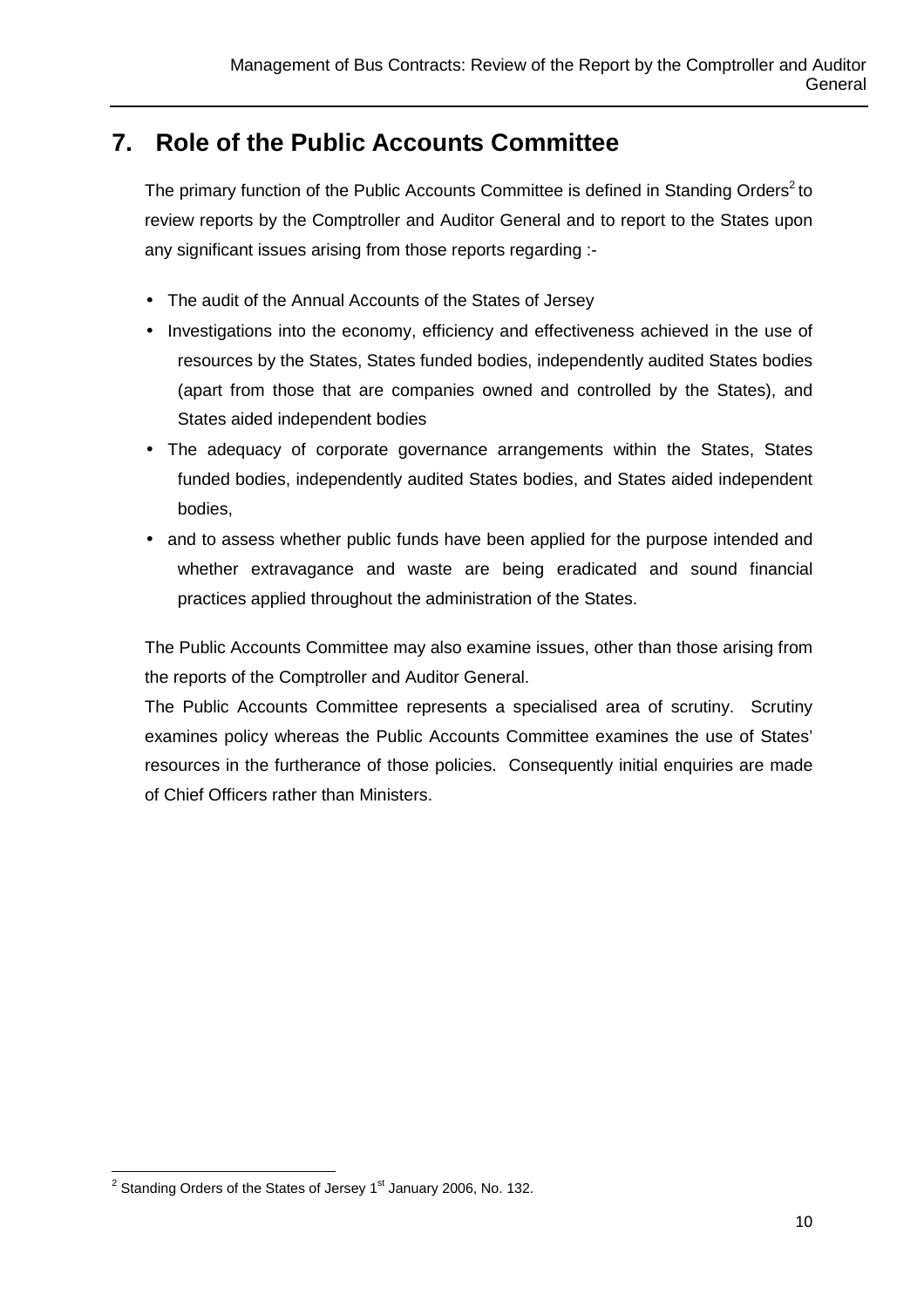| If not, why not?<br>What is being done? (How, why, when and by | TTS have incorporated into 2013 bus tender<br>these will provide measurable outputs which<br>critical Key Performance Indicators (KPIs)<br>passenger growth which are specified as<br>Sustainable Transport Policy (STP), An<br>documentation requirements which link<br>example is the STP's targets for bus<br>orm a central part of the contract.<br>directly to objectives of the States | performance measurement. Advice has also<br>advertised timetable and qualitive measures<br>understand industry best practice relating to<br>including quantitive information such as the<br>research, including direct discussions with<br>percentage of journeys departing on time<br>those that most are valued by customers<br>Transport for London) and Operators, to<br>TTS has undertaken extensive industry<br>monitoring the bus service will relate to<br>service outputs and inputs, particularly<br>leading Transport Authorities (such as<br>Performance Indicators to be used for<br>and the availability of services against<br>been provided to TTS by its Public |
|----------------------------------------------------------------|----------------------------------------------------------------------------------------------------------------------------------------------------------------------------------------------------------------------------------------------------------------------------------------------------------------------------------------------------------------------------------------------|----------------------------------------------------------------------------------------------------------------------------------------------------------------------------------------------------------------------------------------------------------------------------------------------------------------------------------------------------------------------------------------------------------------------------------------------------------------------------------------------------------------------------------------------------------------------------------------------------------------------------------------------------------------------------------|
| whom.<br>Recommendation<br>Appendix                            | 1. Contracts should based<br>dear<br>related to the States'<br>which should in turn be<br>understanding of the<br>benefits to be obtained<br>Ļ,<br>policy<br>the experience gained from managing<br>In future, on the basis<br>objectives.<br>current<br>m<br>the bus contracts:<br>$(Para)$ 16                                                                                              | Transport Consultant. The Key<br>As far as possible, any<br>performance standards<br>should be expressed in<br>terms of outputs.<br>.<br>N                                                                                                                                                                                                                                                                                                                                                                                                                                                                                                                                       |

## **Appendix 1**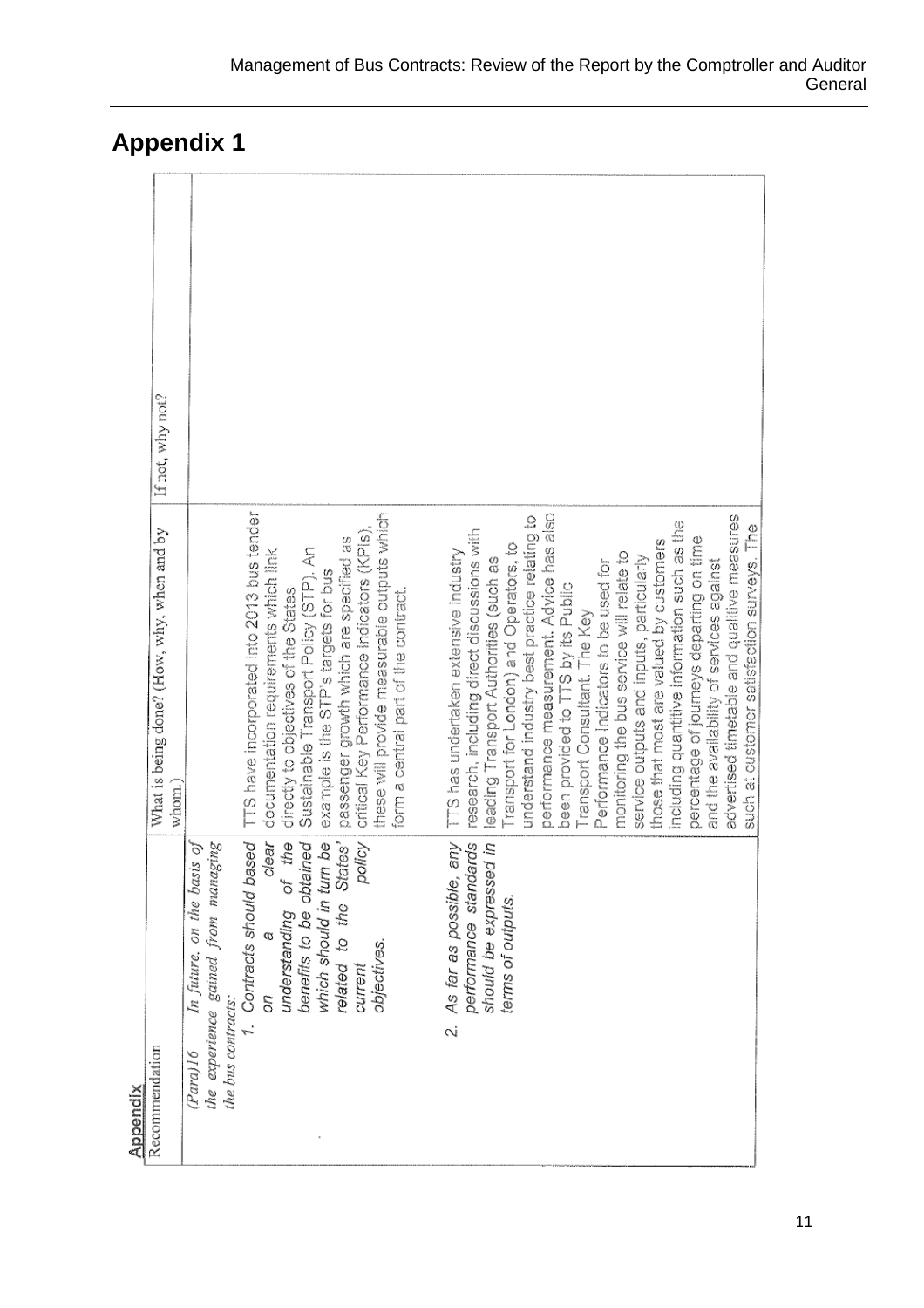| atrangements, which allow them to keep the<br>increase patronage and win extensions of<br>time by meeting the STP's passenger<br>revenue resulting from their efforts to<br>most significant output incentives the<br>operator will be the commercial<br>targets. | associated KPIs have been explicitly stated,<br>with an account as to how they will be<br>specification the objectives and their<br>Within the new contract's terms and<br>objectively measured (see Item 6). | time to appraise and understand what was "<br>commenced in April 2010 to allow sufficient<br>timescale before the commencement of the<br>The procurement of the 2013 bus contract<br>improvements to contract. The process is<br>anticipated to be completed by Summer<br>2012. This also allows a realistic pre-start<br>ensure that suitable resources could be<br>best practice "within the industry and<br>engaged and to deliver the required<br>services on the 1st January 2013. | deadline of 2015 stated within the Contract<br>achieved are those of the STP and have a<br>also specified as well as the specific 2015<br>Conditions. In addition annual targets are<br>The initial performance targets to be |
|-------------------------------------------------------------------------------------------------------------------------------------------------------------------------------------------------------------------------------------------------------------------|---------------------------------------------------------------------------------------------------------------------------------------------------------------------------------------------------------------|-----------------------------------------------------------------------------------------------------------------------------------------------------------------------------------------------------------------------------------------------------------------------------------------------------------------------------------------------------------------------------------------------------------------------------------------------------------------------------------------|-------------------------------------------------------------------------------------------------------------------------------------------------------------------------------------------------------------------------------|
|                                                                                                                                                                                                                                                                   | Contract terms should<br>this<br>understanding.<br>reflect<br>$\infty$                                                                                                                                        | Sufficient time should<br>be allowed to achieve<br>this.<br>4.                                                                                                                                                                                                                                                                                                                                                                                                                          | should<br>by which terms may be<br>altered in the event that<br>provide for a process<br>States' objectives<br>Contracts<br>the<br><sub>ယ</sub>                                                                               |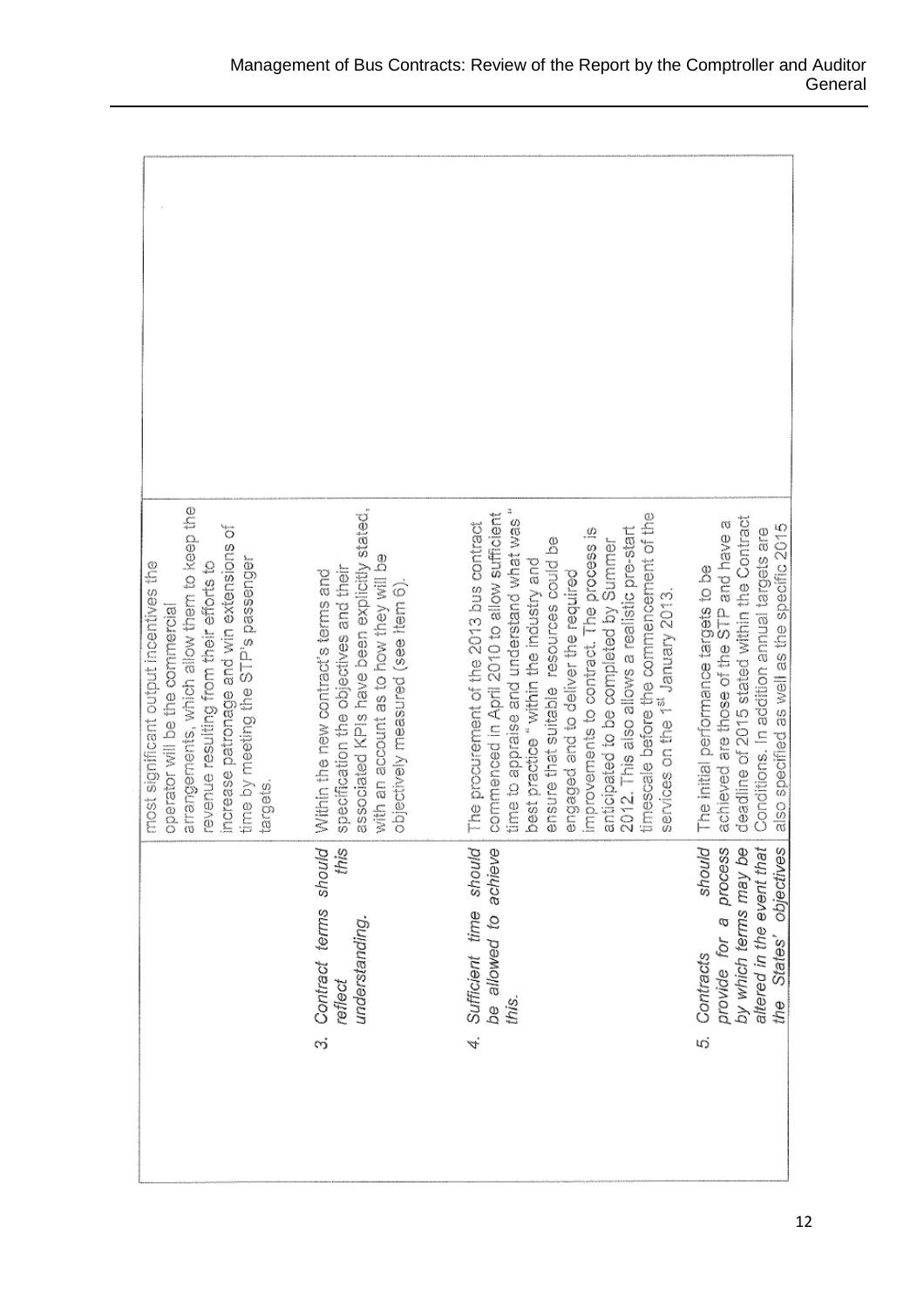| rolling two year review for the agreement of<br>new or additional service targets for 2017<br>and 2019 as part of an on going flexible<br>ones. The contract also provides for a<br>approach. | (RTPI) system, supplied by Vix Technology,<br>delivery against that anticipated in real time.<br>and mystery shopper visits will capture the<br>have access to. In addition to this periodic<br>independent mechanism that both parties<br>and annual customer satisfaction surveys<br>existing Real-time Passenger Information<br>parties. All tenderers have indicated that<br>documents make it clear that the States'<br>they are satisfied with this as a basis for<br>contract monitoring regime. The system<br>more qualitive data. The all data will be<br>will be the tool used as the basis of the<br>measuring performance of the service<br>tracks and records the actual service<br>open and shared jointly between the<br>The 2013 tender and new contract<br>It provides a robust, auditable and<br>against that timetabled. |                                                                                                                                                                                                                                                   |
|-----------------------------------------------------------------------------------------------------------------------------------------------------------------------------------------------|---------------------------------------------------------------------------------------------------------------------------------------------------------------------------------------------------------------------------------------------------------------------------------------------------------------------------------------------------------------------------------------------------------------------------------------------------------------------------------------------------------------------------------------------------------------------------------------------------------------------------------------------------------------------------------------------------------------------------------------------------------------------------------------------------------------------------------------------|---------------------------------------------------------------------------------------------------------------------------------------------------------------------------------------------------------------------------------------------------|
| change.                                                                                                                                                                                       | should<br>The initial agreement of<br>include agreement of<br>the means by which a<br>and<br>penalty provisions can<br>contractor's compliance<br>with performance<br>standards is to be<br>monitored so that the<br>be applied in practice.<br>contract<br>performance<br>6                                                                                                                                                                                                                                                                                                                                                                                                                                                                                                                                                                | regime provided in the bus contract was<br>consequences of this failure. However it<br>uncertainty of the data available it is<br>17. Whilst it is clear that the penalty<br>not implemented, in view of the<br>difficult to be precise about the |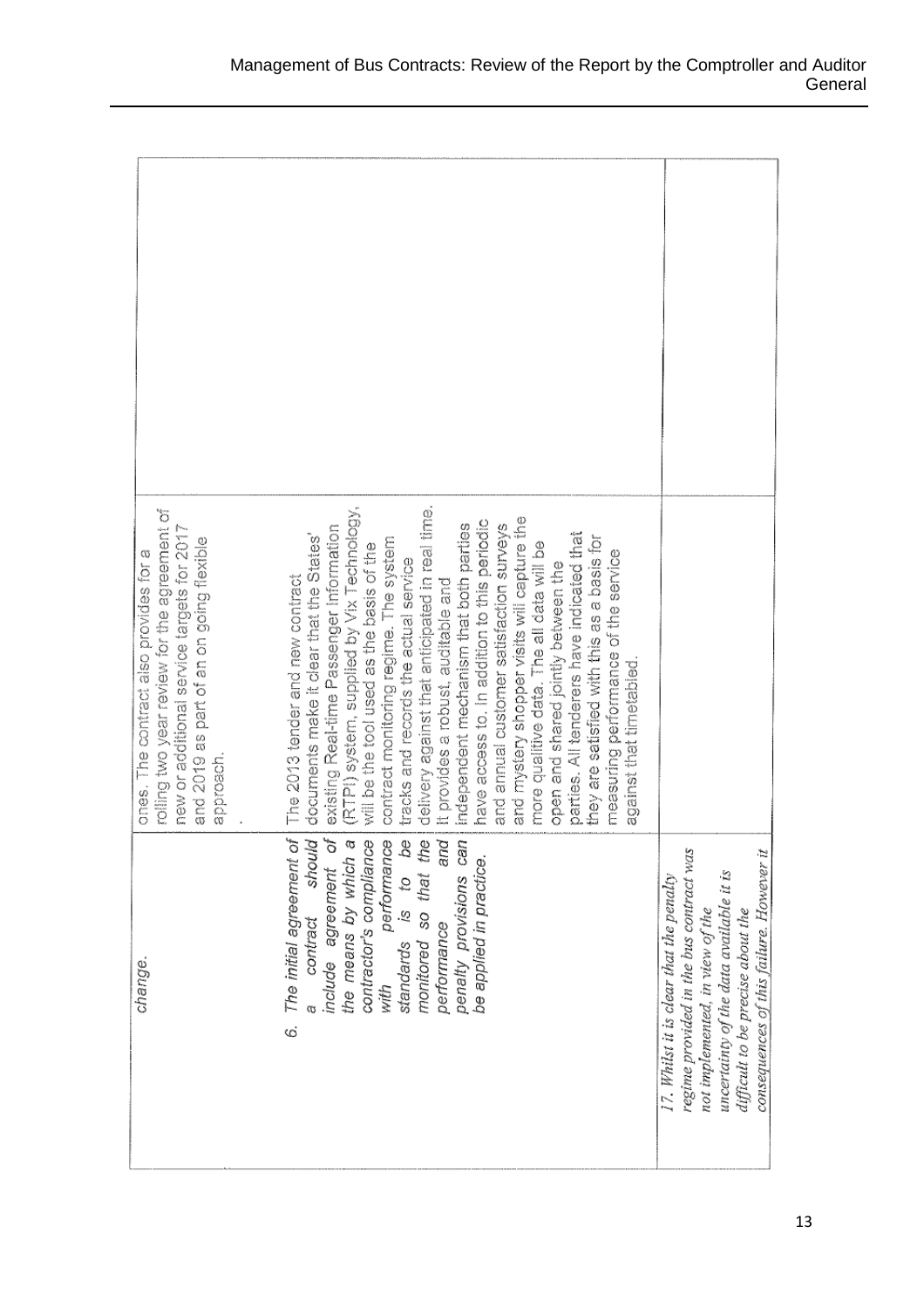| mechanism noted in Item 6 above has been<br>As a result of the lessons learnt from the<br>existing contract the system and<br>included into the new contract's<br>documentation.                                                                                                        | consultants and was similar to that used by<br>scale did not match Jersey's requirements.<br>2002. However, to fully implement it would<br>The existing contract penalty system was<br>have been labour intensive to the degree<br>designed in conjunction with professional<br>weigh the potential gains. The system's<br>many UK local authorities at the time in<br>that the cost of enforcement would out | matured as has the technology and systems<br>fulfilled and penalties to be incurred in event<br>used within it. The term of the new contract<br>operator as to the service objectives to be<br>has been constructed to provide clarity to<br>Over the last decade the industry has<br>of a failure. | providing the service which has breached<br>would allow the TTS to recover between<br>Under the new contract a service failure<br>110% to 150% of the actual cost for |
|-----------------------------------------------------------------------------------------------------------------------------------------------------------------------------------------------------------------------------------------------------------------------------------------|---------------------------------------------------------------------------------------------------------------------------------------------------------------------------------------------------------------------------------------------------------------------------------------------------------------------------------------------------------------------------------------------------------------|-----------------------------------------------------------------------------------------------------------------------------------------------------------------------------------------------------------------------------------------------------------------------------------------------------|-----------------------------------------------------------------------------------------------------------------------------------------------------------------------|
| services were provided.<br>their influence over the<br>contract was managed<br>the States would have<br>been able to increase<br>thus the way in which<br>by implementation of<br>the penalties regime<br>by the operator and<br>way in which the<br>seems reasonably clear that:<br>ŗ. | ģ<br>originally established<br>leverage gained from<br>with sufficient clarity<br>the original contract<br>enforced and/or<br>terms were not<br>penalties to be<br>this.<br>N                                                                                                                                                                                                                                 |                                                                                                                                                                                                                                                                                                     |                                                                                                                                                                       |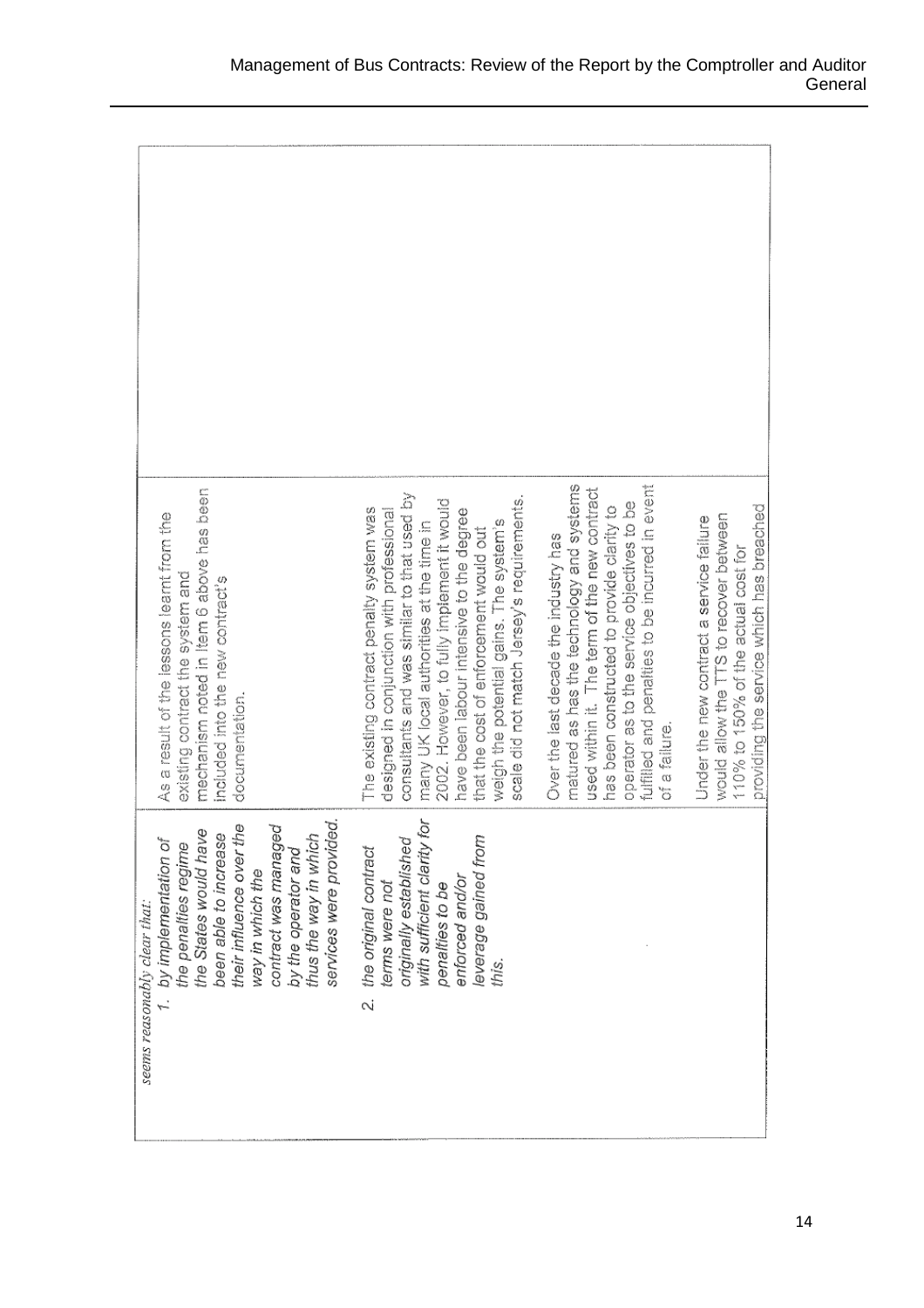| sufficient leverage to ensure a reliable high<br>uired standards. This will provide TTS<br>quality service is maintained.<br>reg | satisfaction surveys referred to in Item 6 will<br>and enforce the penalties in a practical cost<br>provide TTS the mechanism to administer<br>The technology and mystery shopper,<br>effective fashion | necessary to provide TTS the leverage to<br>performance from future bus operators<br>A balance of incentive and penalty is<br>obtained the required behaviour and | Minimum Subsidy means if the bus operator<br>lefits of increased revenues. To achieve<br>aligning risk with the required outputs. The<br>friendly and reliable service which meets<br>The 2013 contract achieves this through<br>positive 'outputs' such as a clean,<br>needs of passengers are required<br>eases patronage he will enjoy the<br>move from a Minimum Cost model to<br>ä<br>es<br>So<br>$\frac{1}{5}$<br>ŝ | If the objectives of States policy are met as<br>set out in the KPIs, an output of increasing<br>operator will benefit from the extensions of<br>commuter patronage by 100%, then<br>time set out in the contract. | Conversely, where performance standards<br>not met penalties are provided to<br>e, e |
|----------------------------------------------------------------------------------------------------------------------------------|---------------------------------------------------------------------------------------------------------------------------------------------------------------------------------------------------------|-------------------------------------------------------------------------------------------------------------------------------------------------------------------|---------------------------------------------------------------------------------------------------------------------------------------------------------------------------------------------------------------------------------------------------------------------------------------------------------------------------------------------------------------------------------------------------------------------------|--------------------------------------------------------------------------------------------------------------------------------------------------------------------------------------------------------------------|--------------------------------------------------------------------------------------|
|                                                                                                                                  |                                                                                                                                                                                                         | that it was targeted at a<br>maximised by the fact<br>penalty regime was<br>implementing the<br>the difficulty of<br>cs)                                          | based on a series of<br>failures (i.e. it was<br>series of service<br>input measures)                                                                                                                                                                                                                                                                                                                                     |                                                                                                                                                                                                                    |                                                                                      |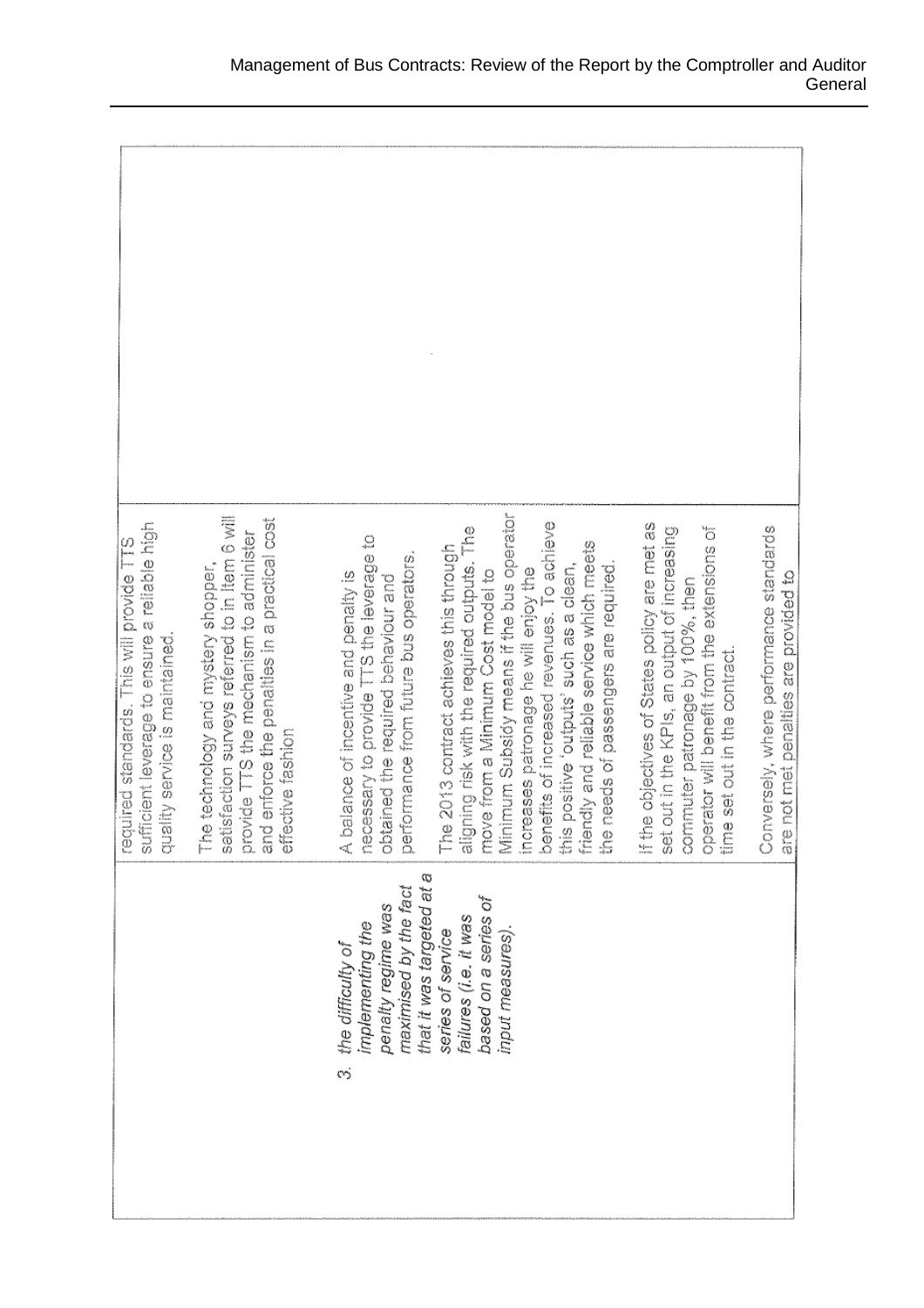| incentivise timely remedial action or in the<br>worse case, ultimately terminate the<br>contract. | incremental service enhancements proved<br>Within the existing contract's risk model,<br>implement as a result the bus network<br>to be expensive and protracted to<br>became stagnant. | an alignment of risk with gain, an open book<br>The terms of the 2103 contract provides for<br>services. This will provide a more flexible<br>and equitable framework to deliver the<br>modifications and reductions to the<br>transparency for all improvements,<br>accounting regime which provides<br>future services within. | esources are available to enforce them. As<br>provide the reports on performance against<br>which adjustments to the contract price can<br>stated previously the Department intend to<br>allow them to review and demonstrate the<br>The Department has recognised that any<br>Both parties will use the RTPI system to<br>actual service performance provided eg<br>The 2013<br>penalty regime must be such that it is<br>practical to enforce and that suitable<br>use the RTPI system and surveys to<br>Service adherence/failures.<br>be implemented. |
|---------------------------------------------------------------------------------------------------|-----------------------------------------------------------------------------------------------------------------------------------------------------------------------------------------|----------------------------------------------------------------------------------------------------------------------------------------------------------------------------------------------------------------------------------------------------------------------------------------------------------------------------------|-----------------------------------------------------------------------------------------------------------------------------------------------------------------------------------------------------------------------------------------------------------------------------------------------------------------------------------------------------------------------------------------------------------------------------------------------------------------------------------------------------------------------------------------------------------|
|                                                                                                   | that implementation of<br>without the influence<br>would have created,<br>the States were in a<br>the penalty regime<br>weak position to<br>4                                           | manage the nature and<br>direction of the service<br>being provided by the<br>operator.                                                                                                                                                                                                                                          | expectation that the regime would be<br>18. The new bus contract should be<br>practical penalty regime and in the<br>drafted with a view to supporting a<br>implemented in practice.                                                                                                                                                                                                                                                                                                                                                                      |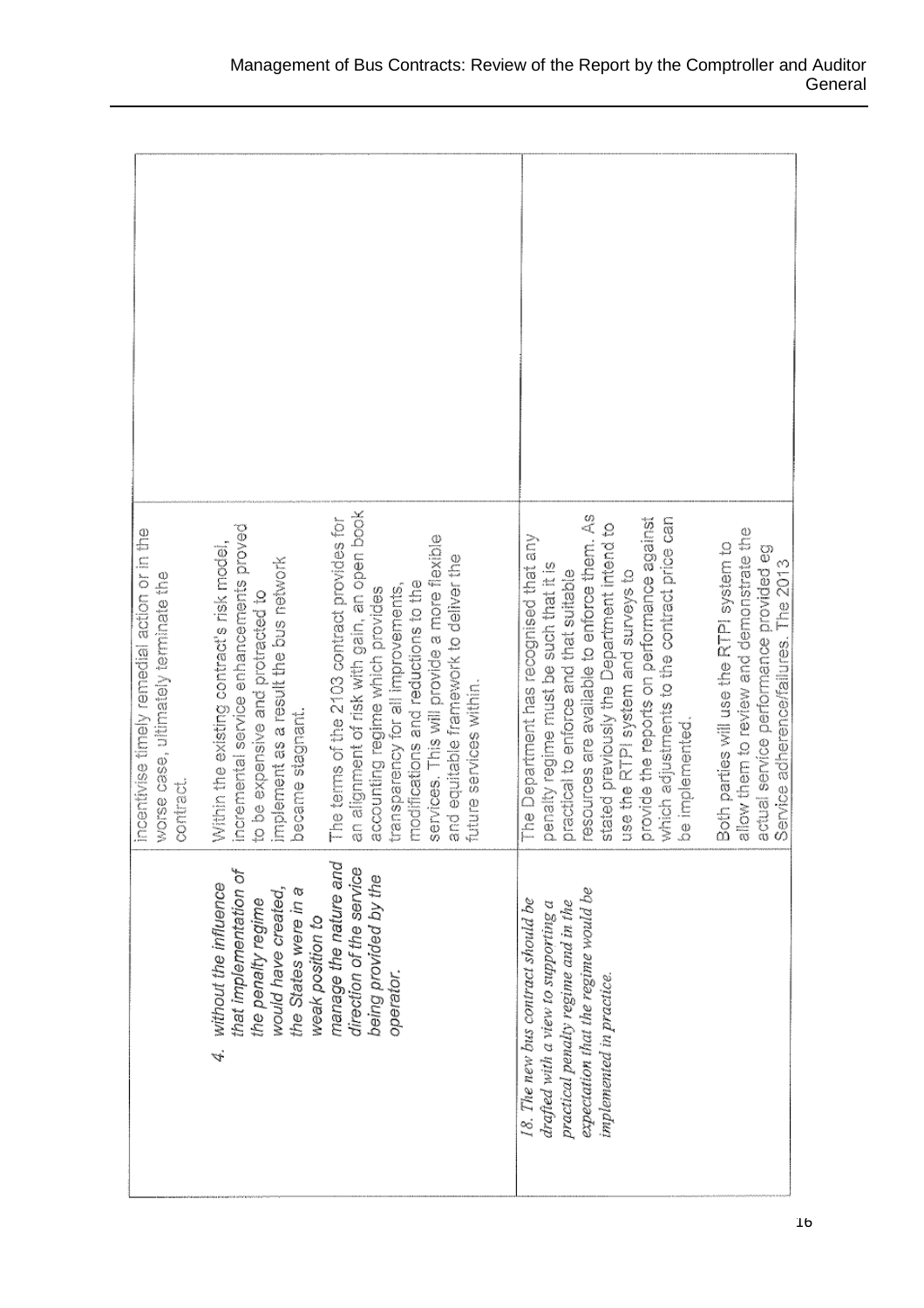| manageable list of Service Failure's which<br>are at the core of delivering the standards<br>and performance required to achieve the<br>short and long terms contract objectives.<br>Contract sets out a simplified and | documents and Conditions of Contract the<br>The Department has set out in the tender<br>implementation process and regime for<br>Service Failures. | to align the behaviours to States objectives,<br>incentives and penalties that are designed<br>transparent approach by the contracted<br>parties to the risk profile of the contract.<br>incorporated into the 2013 contract<br>The Department agrees and has<br>as well as promote a simple and | stated the use of the available and proven<br>Real Time passenger Information System<br>(RTPI) is at the heart of this for the 2013<br>The Department agrees. As previously<br>contract. | Agreed, to achieved this and minimise cost<br>which can not be reasonable sustained in<br>TTS will contract in specialist services<br>TTS consider that the success of this<br>approach has been demonstrated in<br>house.                                                                |
|-------------------------------------------------------------------------------------------------------------------------------------------------------------------------------------------------------------------------|----------------------------------------------------------------------------------------------------------------------------------------------------|--------------------------------------------------------------------------------------------------------------------------------------------------------------------------------------------------------------------------------------------------------------------------------------------------|------------------------------------------------------------------------------------------------------------------------------------------------------------------------------------------|-------------------------------------------------------------------------------------------------------------------------------------------------------------------------------------------------------------------------------------------------------------------------------------------|
|                                                                                                                                                                                                                         | operation the penalty regime should be<br>19. Once the new contract is in<br>implemented.                                                          | necessary part of any<br>1. incentive and penalty<br>20. As far as concerns procurement<br>schemes are a<br>arrangement.<br>out-sourcing<br>within the States generally:                                                                                                                         | merely to specify such<br>schemes in contracts,<br>they must also be<br>2. it is not sufficient<br>implemented.                                                                          | Departments create teams with the skills<br>necessary to manage relationships with<br>schemes are implemented. This in turn<br>contracts unless incentive and penalty<br>will require the States to ensure that<br>involved in such major outsourcing<br>21. The States should not become |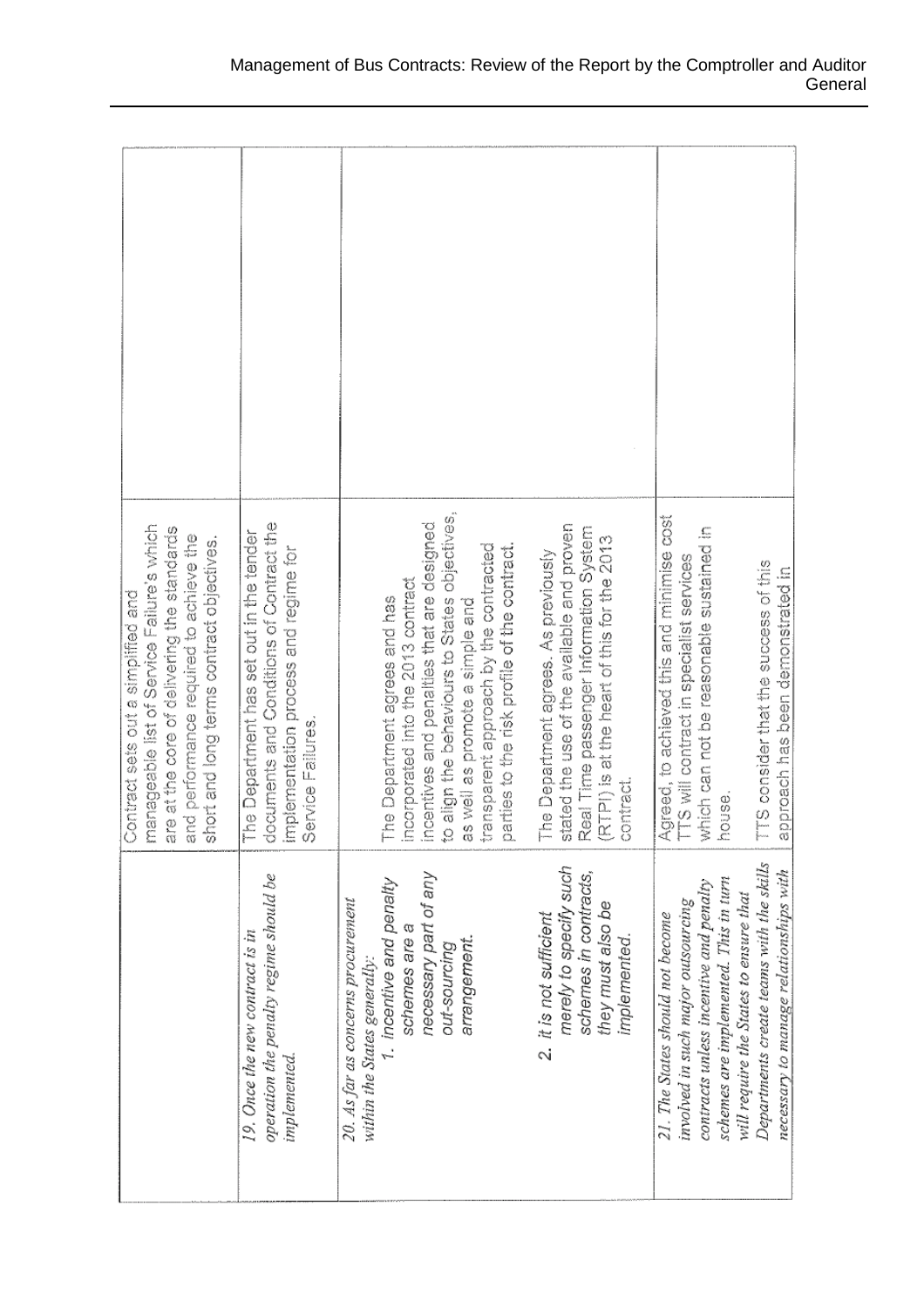| ormation of the specialist Project Team to<br>procure the 2013 contract | existing term of the contract (up to a max of<br>o that of the current contract in that the fare<br>The Department is aware of the significance<br>ones) within contractual arrangements. The<br>2013 Contract carries a different risk profile<br>edresses the balance of the risk to a more<br>evenue risk is the contractor's rather than<br>department consider that the terms of the<br>specific KPI's to obtain extensions to the<br>of incentives (both positive and negative<br>n addition the contract incentivises the<br>contractor to achieve the annual and<br>he Departments. The 2013 Contract<br>equitable level between the parties.<br>a further three single years) | As part of the Departments 2 <sup>nd</sup> stage tender<br>This allows any concerns on its use or what<br>systems as they are widely used within the<br>s to be implemented to be resolved before<br>the RTPI system to the preferred bidder to<br>process, it has provided "guest" access to<br>inderstand the outputs available from it.<br>operators are already familiar with such<br>the contract is signed. Generally, bus<br>ensure they are familiar and fully<br>ndustry |
|-------------------------------------------------------------------------|----------------------------------------------------------------------------------------------------------------------------------------------------------------------------------------------------------------------------------------------------------------------------------------------------------------------------------------------------------------------------------------------------------------------------------------------------------------------------------------------------------------------------------------------------------------------------------------------------------------------------------------------------------------------------------------|-----------------------------------------------------------------------------------------------------------------------------------------------------------------------------------------------------------------------------------------------------------------------------------------------------------------------------------------------------------------------------------------------------------------------------------------------------------------------------------|
| outsourcing contractors.                                                | both parties in the contract. This sharing<br>risk sharing arrangement which engages<br>can both serve to provide an equitable<br>and the possibility of leveraging value.<br>penalty regimes and break clauses are<br>The use of outcome based measures in<br>used to achieve this. Importantly, they<br>significance of incentives in contracts<br>examples of techniques which can be<br>of risk is often a crucial element<br>underpinning wider contractual<br>22. TTS should be aware of the<br>relationships.                                                                                                                                                                   | understanding of how such terms will be<br>might include ensuring that both parties<br>The arrangements for<br>used. For the next bus contract this<br>performance.<br>23. There needs to be a clear<br>monitoring<br>understand:                                                                                                                                                                                                                                                 |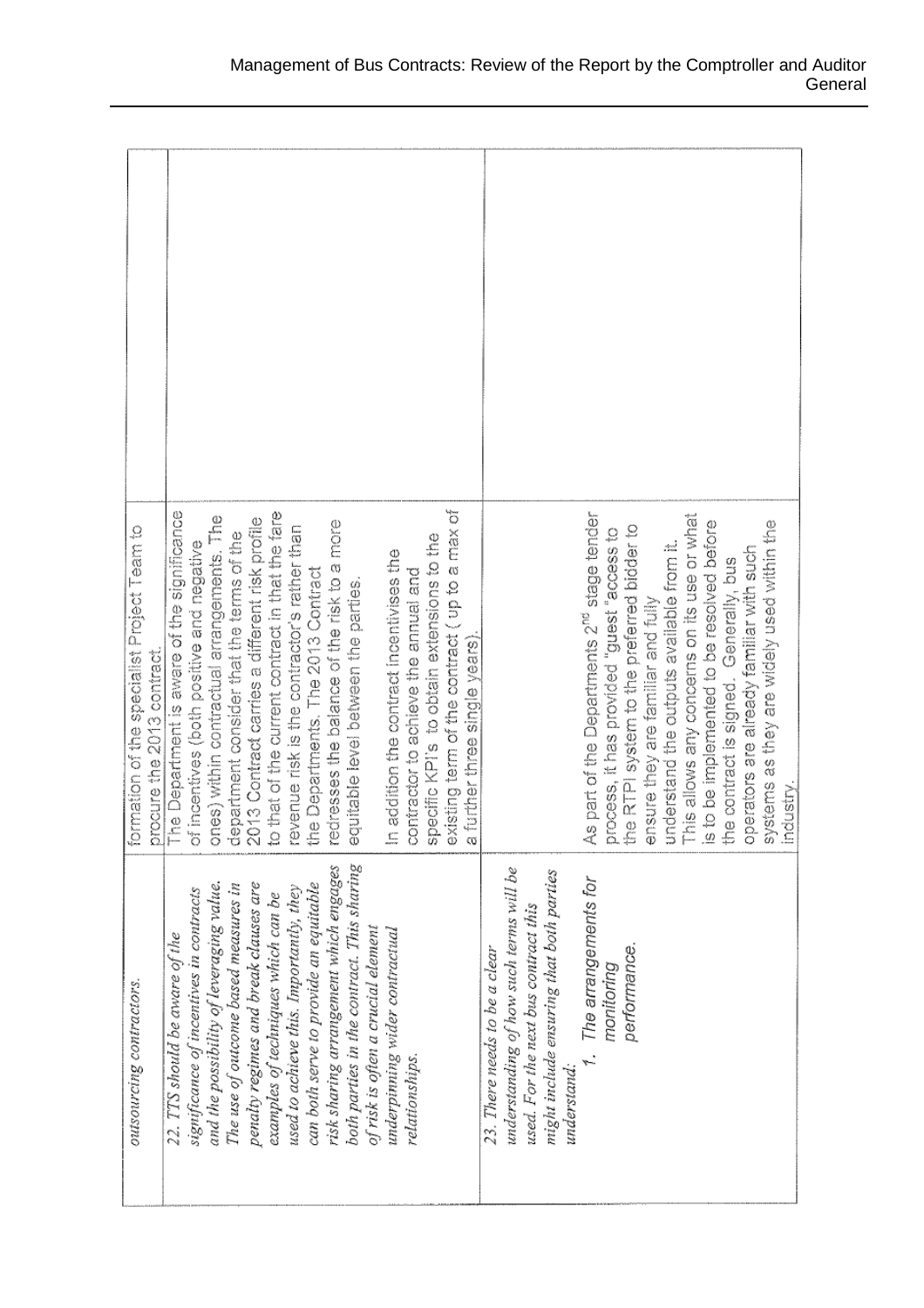| passengers to meet the STP targets as well<br>as vehicle standards and compliance to the<br>The 2013 contracts annual KPI's set out<br>measured. This includes growth in<br>the quality and performance to be<br>scheduled timetables etc | Data on timetable related compliance will be<br>via the RTPI system. Quality related targets<br>activities may be undertaken in house or by<br>inspections and DVS licensing/checks. The<br>will be undertaken by periodic and annual<br>customer survey, mystery traveller<br>independent resources. | The data obtain will be used as defined in<br>Specification. As stated before in some<br>cases penalties are expressed as more<br>than 100% of the relevant cost to the<br>the 2013 Conditions of Contract and<br>contractor. | will use to get to the islands attractions) and<br>There is no specified Leisure service in the<br>specified in the contract specification. The<br>2013 Contract just a Public (which visitors<br>a Schools service. Both have been |
|-------------------------------------------------------------------------------------------------------------------------------------------------------------------------------------------------------------------------------------------|-------------------------------------------------------------------------------------------------------------------------------------------------------------------------------------------------------------------------------------------------------------------------------------------------------|-------------------------------------------------------------------------------------------------------------------------------------------------------------------------------------------------------------------------------|-------------------------------------------------------------------------------------------------------------------------------------------------------------------------------------------------------------------------------------|
| What will be measured<br>and why, in line with<br>the objectives of the<br>contract.<br>$\mathcal{L}$                                                                                                                                     | How data will be<br>collected.<br>.<br>ო                                                                                                                                                                                                                                                              | 4. How this data will be<br>used to reinforce<br>penalties and/or<br>incentivise the<br>contractor.                                                                                                                           | 1. The official contract for<br>the schools and leisure<br>service was not signed<br>although the service<br>until January 2010<br>identified a number of minor issues:<br>24. The review of the bus contracts                      |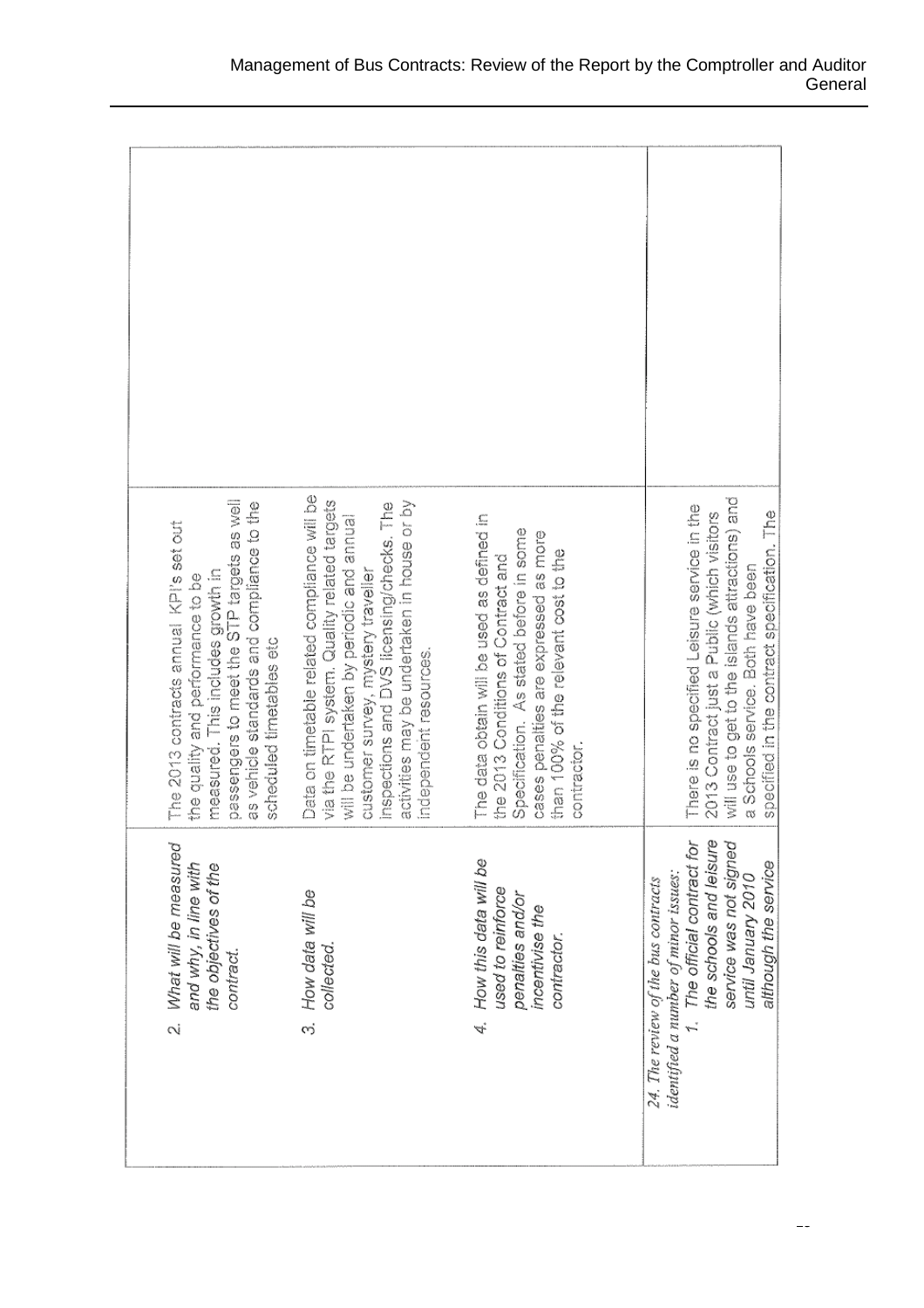| focused public network to meet the needs of<br>Ç<br>premise of the 2013 Contract is to move<br>from a Tourist based network, as exists to<br>all users. | The 2013 contract removes this inconstancy<br>by combining the two existing contracts into<br>one contract under one set of conditions<br>and specification.                                                                                               | The Incentive sharing aspect of the 2013<br>Contract Conditions as set out in the 1st<br>contract is to be included within the<br>Stage Tender Documents | process and its programme to deal with this<br>potential risk.<br>he Department agrees and has allowed<br>sufficient time within the procurement<br>F.                                                                                                                                                                                                |
|---------------------------------------------------------------------------------------------------------------------------------------------------------|------------------------------------------------------------------------------------------------------------------------------------------------------------------------------------------------------------------------------------------------------------|----------------------------------------------------------------------------------------------------------------------------------------------------------|-------------------------------------------------------------------------------------------------------------------------------------------------------------------------------------------------------------------------------------------------------------------------------------------------------------------------------------------------------|
| commenced in January<br>2007 owing to legal<br>delays.                                                                                                  | fare revenue is payable<br>stated that profit is paid<br>contractor in respect of<br>amount payable to the<br>in its description in the<br>the leisure service. All<br>service is inconsistent<br>although some terms<br>The Schools leisure<br>over.<br>Ń | contract includes terms<br>contracts. However, no<br>designed to incentivise<br>terms were agreed<br>of revenue sharing<br>The main service<br>ຕ         | and contracts which are not signed when<br>25. None of these issues is significant in<br>the context of the wider management of<br>should ensure that the risks associated<br>ensuring that clear agreements are in<br>with incomplete or inconsistent terms<br>these contracts. However, the States<br>the service starts are mitigated by<br>force. |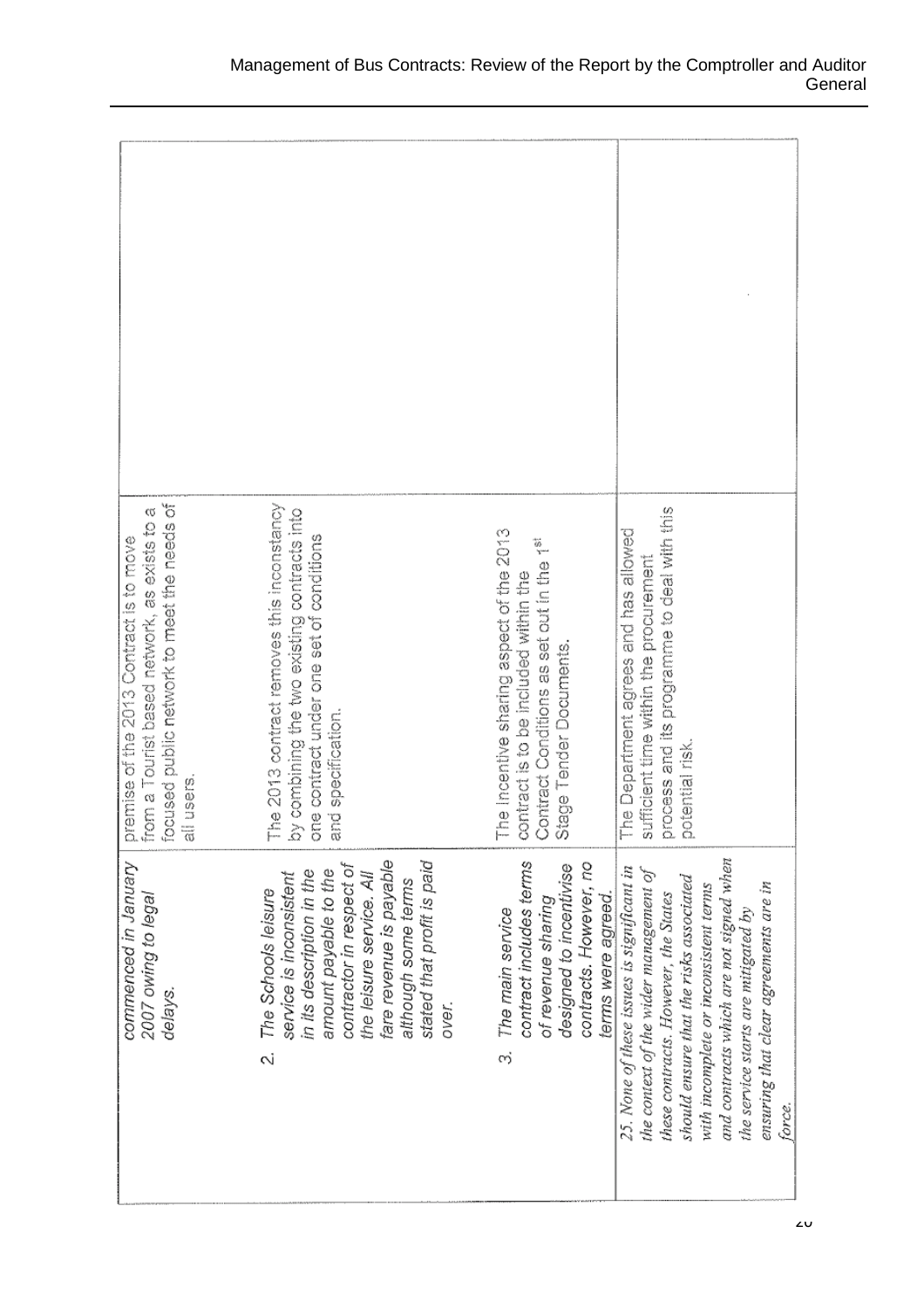| <b>Issue and department</b><br>affected                                                                                                                                                                                                                                                                                                                                                           | <b>Category / Risk</b>                                                                                                                                  | <b>Recommendations</b>                                                                                                                                                                                                                                                                                                                                                             | <b>Priority</b> | <b>Update on prior years</b><br>findings                                                                                                                                                                                                                                                                                                                                             | <b>Action Plan</b>                                                                                                                                                                                                                                                                                                                              | <b>Progress to Date</b>                                                                                                                                                                                                                                     | <b>Status</b>      |
|---------------------------------------------------------------------------------------------------------------------------------------------------------------------------------------------------------------------------------------------------------------------------------------------------------------------------------------------------------------------------------------------------|---------------------------------------------------------------------------------------------------------------------------------------------------------|------------------------------------------------------------------------------------------------------------------------------------------------------------------------------------------------------------------------------------------------------------------------------------------------------------------------------------------------------------------------------------|-----------------|--------------------------------------------------------------------------------------------------------------------------------------------------------------------------------------------------------------------------------------------------------------------------------------------------------------------------------------------------------------------------------------|-------------------------------------------------------------------------------------------------------------------------------------------------------------------------------------------------------------------------------------------------------------------------------------------------------------------------------------------------|-------------------------------------------------------------------------------------------------------------------------------------------------------------------------------------------------------------------------------------------------------------|--------------------|
| <b>General contract</b><br>management<br>The Connex contract<br>review identified a<br>number of contract<br>terms which were not<br>being fully monitored. It<br>cannot necessarily be<br>inferred from this that<br>there are more general<br>issues with contract<br>management and our<br>scope did not<br>specifically consider<br>this.<br>The States may wish to<br>consider whether there | Control issue<br>The States may be<br>failing to maximise the<br>value for money<br>obtained from the<br>various contractual<br>relationships in place. | We recommend that<br>the States consider<br>carrying out a review<br>of its significant<br>contracts. This<br>review should look to<br>identify those<br>contracts which have<br>more complex terms<br>and which, if not<br>closely monitored,<br>may lead to a risk of<br>full value for money<br>not being obtained.<br>As a result of this<br>review, we also<br>recommend that | Medium          | Management is<br>currently negotiating<br>contracts to ensure<br>savings in key areas<br>(e.g. facilities<br>management,<br>interim/agency staff,<br>education supplies and<br>printing). Further,<br>management is<br>currently performing a<br>review of significant<br>contracts to ensure<br>value for money is<br>obtained from the<br>contracts.<br><b>Officer Responsible</b> | Individual projects<br>plans for specific<br>procurement<br>projects in place. 2 <sup>nd</sup><br>Quarter 2011<br>Publish guidance via<br>Procurement toolkit<br>to all departments<br>on principles and<br>best practice in<br>relation to what<br>should be included<br>within contracts to<br>ensure that<br>performance can be<br>monitored | Procurements on<br>target to be let by<br>end of September<br>2011.<br>Toolkit to be<br>published as part<br>of the wider<br>Intranet upgrade -<br>target date<br>September 30 <sup>th.</sup><br>Survey of larger<br>contracts planned<br>for October 2011. | On<br><b>Track</b> |
| are other contracts with<br>complex terms (for<br>example, terms which<br>vary the cost base, or<br>where there are income-<br>sharing clauses) where<br>additional monitoring<br>would be beneficial.<br><b>Departments affected</b><br>States wide                                                                                                                                              |                                                                                                                                                         | appropriate<br>monitoring controls<br>are put in place on<br>those contracts<br>identified.<br><b>Consideration should</b><br>also be given to<br>whether any over-<br>arching policies for<br>the management of<br>large-scale ongoing<br>contracts should be                                                                                                                     |                 | Director of Strategic<br>Procurement                                                                                                                                                                                                                                                                                                                                                 | 3rd Quarter 2011<br>Disseminate best<br>practice via toolkit<br>and collate<br>information from<br>Departments on high<br>value contracts<br>using the guidance<br>as a benchmark and<br>set up monitoring                                                                                                                                      | December 2011<br>update:<br>Print contract in<br>mobilisation phase<br>$-$ contract<br>monitoring and<br>management an<br>integral part of<br>terms and<br>conditions - Officer<br>allocated to ensure<br>that the contract is                              |                    |

### **Appendix 2**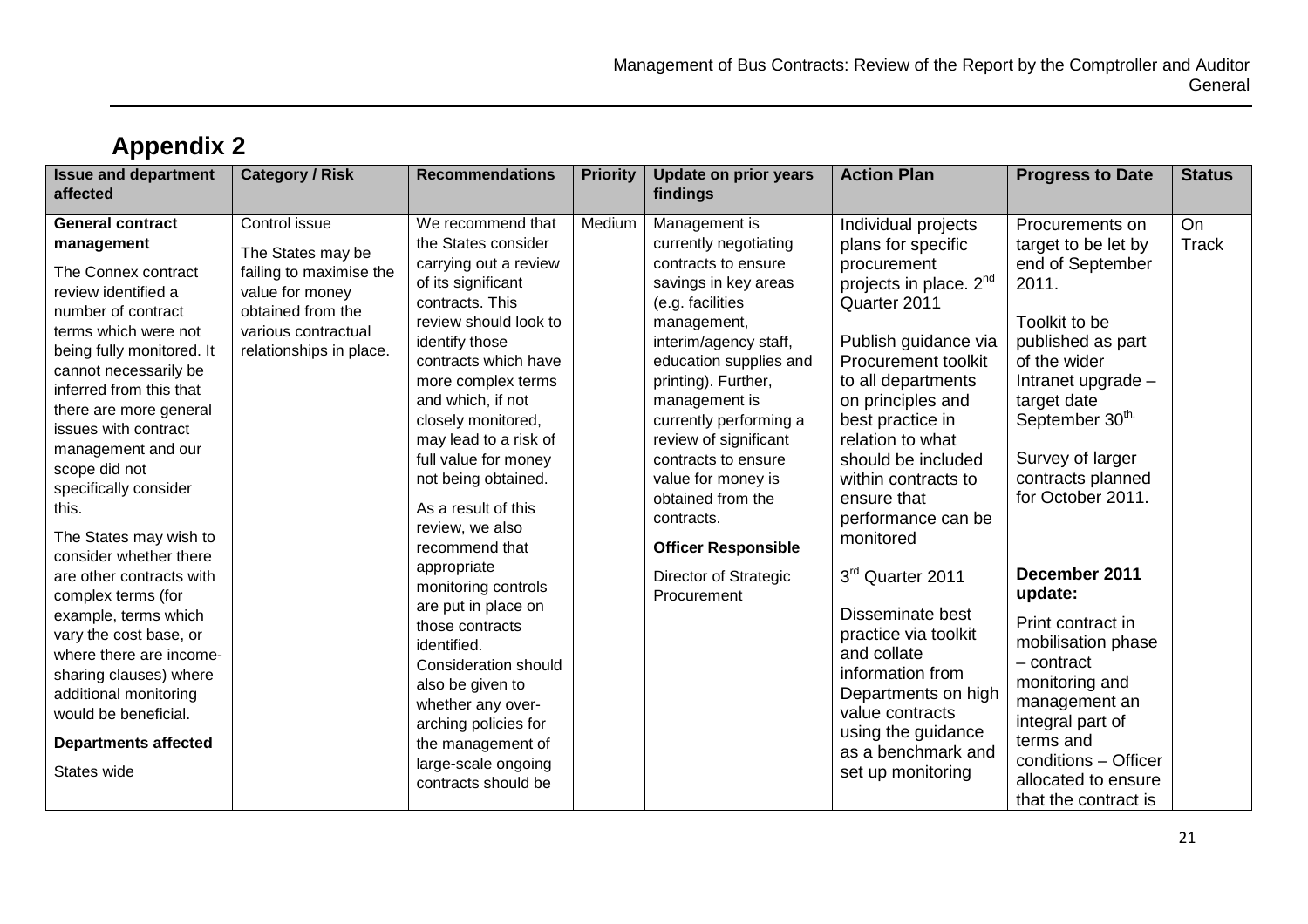| <b>Issue and department</b><br>affected | <b>Category / Risk</b> | <b>Recommendations</b>                                                                                                                                                  | <b>Priority</b> | <b>Update on prior years</b><br>findings | <b>Action Plan</b>                                             | <b>Progress to Date</b>                                                                                                                                                                                                                                                                                                                                                                                                                                                                                                                                      | <b>Status</b> |
|-----------------------------------------|------------------------|-------------------------------------------------------------------------------------------------------------------------------------------------------------------------|-----------------|------------------------------------------|----------------------------------------------------------------|--------------------------------------------------------------------------------------------------------------------------------------------------------------------------------------------------------------------------------------------------------------------------------------------------------------------------------------------------------------------------------------------------------------------------------------------------------------------------------------------------------------------------------------------------------------|---------------|
|                                         |                        | reviewed.<br><b>Current year update</b><br><b>Partially Resolved</b><br>We understand that<br>management is<br>currently in the<br>process of<br>negotiating contracts. |                 |                                          | process thereafter.<br>3rd and 4 <sup>th</sup> Quarter<br>2011 | delivered in<br>accordance with<br>the terms and<br>specification<br>Various other<br>corporate contracts<br>are due for<br>completion end of<br>December/early<br>January - slight<br>slippage - All key<br>contracts have<br>contract<br>management<br>contained within<br>the terms and<br>$conditions -$<br>officers will be<br>allocated to<br>manage delivery,<br>savings and<br>performance.<br>Toolkit published<br>October 2011<br><b>Financial Directions</b><br>5.1 has a new<br>section on contract<br>monitoring (section<br>2.1.18) that makes | Delayed       |